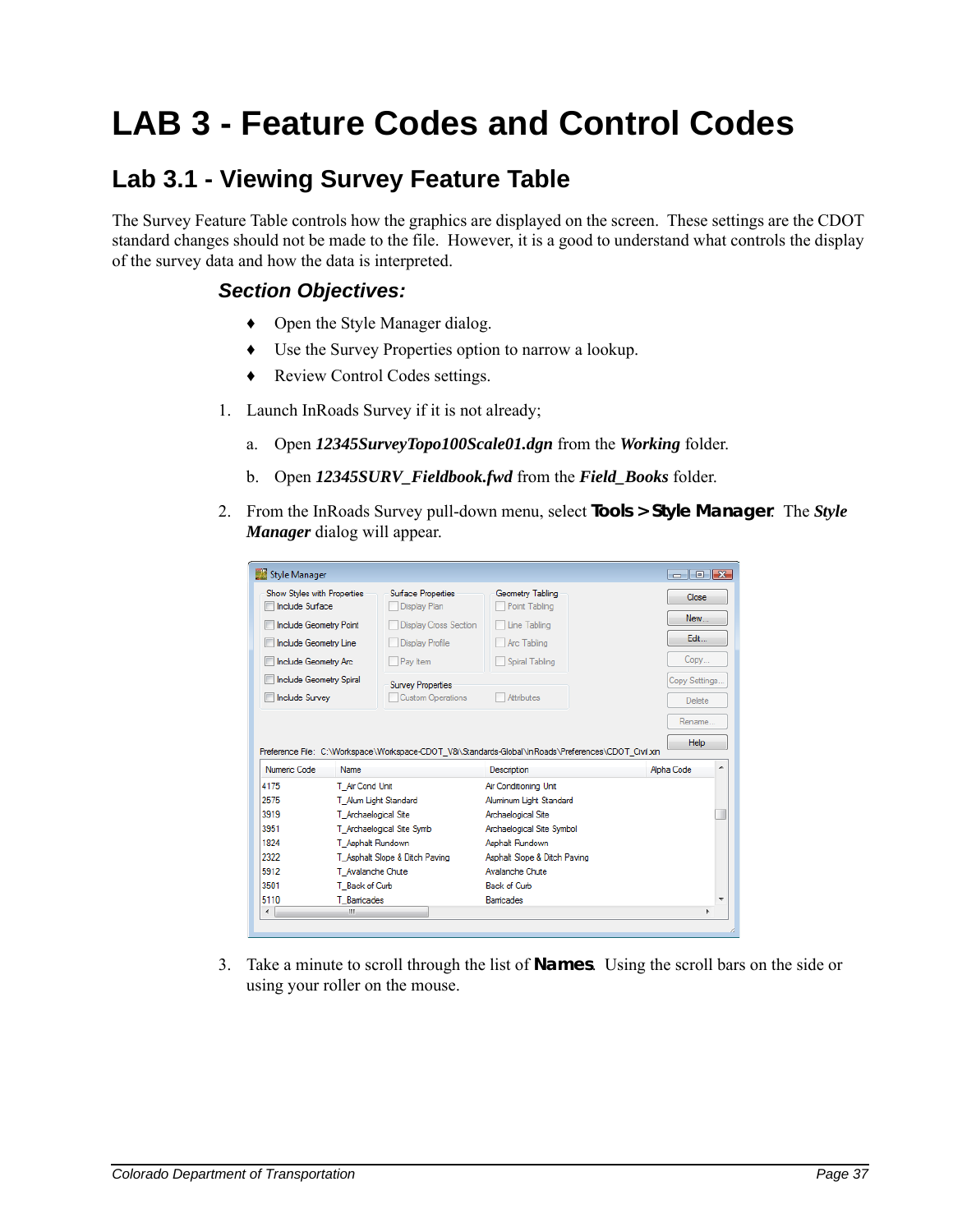4. In the Show Styles with Properties section of the dialog *Check* **ON** *Include Survey*. The list of Names is filtered to show only the Feature Styles that are used in Survey. Survey Feature Styles typically begin with "*T\_*".

| Style Manager                                                               |                                            |                                   | $-x$<br>同<br>$\overline{\phantom{0}}$ |
|-----------------------------------------------------------------------------|--------------------------------------------|-----------------------------------|---------------------------------------|
| Show Styles with Properties<br><b>Include Surface</b>                       | Surface Properties<br>Display Plan         | Geometry Tabling<br>Point Tabling | Close                                 |
| <b>Include Geometry Point</b>                                               | <b>Display Cross Section</b>               | Line Tabling                      | New                                   |
| Include Geometry Line                                                       | <b>Display Profile</b>                     | Arc Tabling                       | Edit                                  |
| Include Geometry Arc                                                        | Pav Item                                   | Spiral Tabling                    | Copy                                  |
| Include Geometry Spiral                                                     | <b>Survey Properties</b>                   |                                   | Copy Settings                         |
| Include Survey                                                              | <b>Custom Operations</b>                   | <b>Attributes</b>                 | <b>Delete</b>                         |
|                                                                             |                                            |                                   | Rename                                |
| Preference File: C:\Workspace\Workspace-CDOT XM\Standards-Global\InRoads\Pr |                                            |                                   | Help                                  |
| Name                                                                        | <b>Description</b>                         | Numeric Code                      | Survey Nam                            |
| T Air Cond Unit                                                             | Air Conditioning Unit                      | 4175                              | T Air Cond U                          |
| T Alum Light Standard                                                       | Aluminum Light Standard                    | 2575                              | T Alum Light                          |
| T_Archaelogical Site                                                        | Archaelogical Site                         | 3919                              | T Archaelogi                          |
| T Archaelogical Site Symb                                                   | Archaelogical Site Symbol                  | 3951                              | T Archaelogie                         |
| All the mo-<br>m.<br>$\epsilon$                                             | <b>A I A M</b><br>$\overline{\phantom{0}}$ | 4004                              | <b>TALLED</b>                         |
|                                                                             |                                            |                                   |                                       |

5. Move your cursor to the *Name* and hold on the gray line in the gray title bar between *Name* and *Description*. Your cursor will change appearance to a vertical line and arrows, allowing each column in the Feature Table to be resized.

| Name                      | ++Description             | Numeric Code | <b>Survey Name</b> |
|---------------------------|---------------------------|--------------|--------------------|
| T Air Cond Unit           | Air Conditioning Unit     | 4175         | T Air Cond Ur      |
| T Alum Light Standard     | Aluminum Light Standard   | 2575         | T Alum Light:      |
| T Archaelogical Site      | Archaelogical Site        | 3919         | T Archaelogic      |
| T Archaelogical Site Symb | Archaelogical Site Symbol | 3951         | T Archaelogic      |
|                           |                           | 4004         |                    |

6. Move the cursor to the *Name* and **<D>** on the column heading **Name**. This will resort all the definitions in ascending or descending order.

| Name<br>B                 | Description               | Numeric Code | <b>Survey Name</b> |
|---------------------------|---------------------------|--------------|--------------------|
| T Air Cond Unit           | Air Conditioning Unit     | 4175         | T Air Cond Ur      |
| T Alum Light Standard     | Aluminum Light Standard   | 2575         | T Alum Light:      |
| T Archaelogical Site      | Archaelogical Site        | 3919         | T Archaelogic      |
| T Archaelogical Site Symb | Archaelogical Site Symbol | 3951         | T Archaelogic      |
|                           |                           | 4004         |                    |

- 7. **<D>** on the *Numeric Code* column twice to sort the codes in ascending and descending order.
- 8. **<D> Hold** and **Drag** on the *Numeric Code* column, move it next to the *Name* column.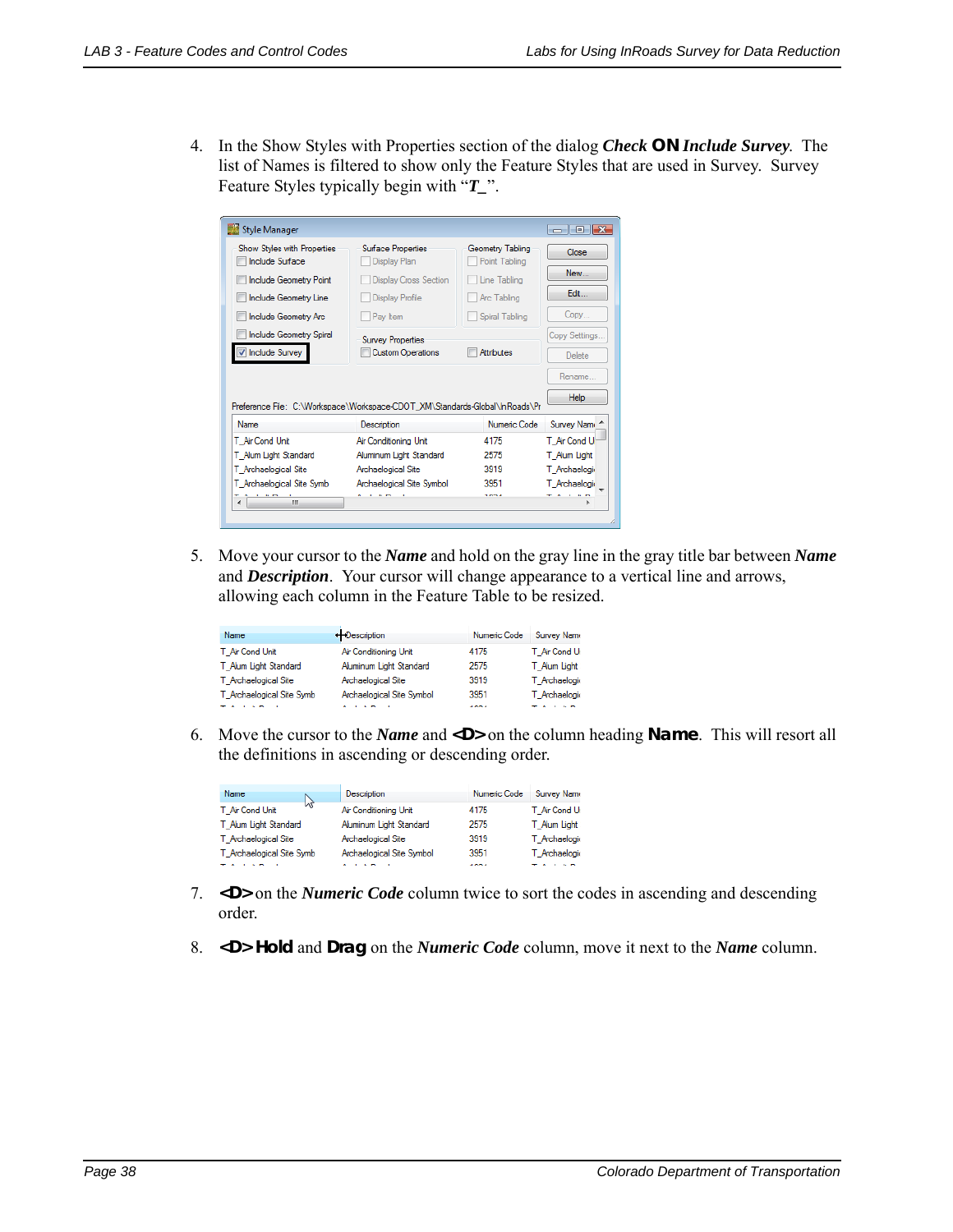9. In the *Survey Properties* section *Check* **ON Attributes**. Notice how the feature list filters and displays only the survey features that have an attribute defined.

| Show Styles with Properties<br><b>Include Surface</b>                                       | Surface Properties<br>Display Plan |                              | Geometry Tabling<br>Point Tabling |              | Close                       |
|---------------------------------------------------------------------------------------------|------------------------------------|------------------------------|-----------------------------------|--------------|-----------------------------|
| Include Geometry Point                                                                      |                                    | <b>Display Cross Section</b> |                                   | Line Tabling | New                         |
| Include Geometry Line                                                                       | <b>Display Profile</b>             |                              | Arc Tabling                       |              | Edit                        |
| Include Geometry Arc                                                                        | Pay Item                           |                              | Spiral Tabling                    |              | Copy                        |
| Include Geometry Spiral                                                                     | <b>Survey Properties</b>           |                              |                                   |              | Copy Settings               |
|                                                                                             |                                    |                              |                                   |              |                             |
| <b>V</b> Include Survey                                                                     | <b>Custom Operations</b>           |                              | <b>V</b> Attributes               |              | <b>Delete</b>               |
|                                                                                             |                                    |                              |                                   |              | Rename<br><b>Help</b>       |
| <b>Name</b>                                                                                 | Numeric Code                       | Description                  |                                   |              | Survey Named S <sub>1</sub> |
|                                                                                             | 4175                               | Air Conditioning Unit        |                                   |              | T Air Cond Unit 1           |
|                                                                                             | 2575                               |                              | Aluminum Light Standard           |              | T Alum Light Stan           |
| T Air Cond Unit<br>T Alum Light Standard<br>T_Archaelogical Site Symb                       | 3951                               |                              | Archaelogical Site Symbol         |              | T_Archaelogical S           |
| Preference File: C:\Workspace\Workspace-CDOT XM\Standards-Global\InRoads\Pr<br>T Bench Mark | 1076                               | <b>Bench Mark</b>            |                                   |              | T Bench Mark 1              |

- 10. *Check* **OFF** the option **Attributes** to see all the codes again before continuing.
- 11. Locate the *Style Name* **T\_Coniferous Tree** *Numeric Code* **3077** in the Style Manager dialog.

| Style Manager                                                               |                                    |                        |                                   | $\Sigma$<br>回<br>$\Box$     |
|-----------------------------------------------------------------------------|------------------------------------|------------------------|-----------------------------------|-----------------------------|
| Show Styles with Properties<br><b>Include Surface</b>                       | Surface Properties<br>Display Plan |                        | Geometry Tabling<br>Point Tabling | Close                       |
| <b>Include Geometry Point</b>                                               | <b>Display Cross Section</b>       |                        | Line Tabling                      | New                         |
| Include Geometry Line                                                       | <b>Display Profile</b>             |                        | Arc Tabling                       | Edit                        |
| Include Geometry Arc                                                        | Pav Item                           |                        | Spiral Tabling                    | Copy                        |
| <b>Include Geometry Spiral</b>                                              | <b>Survey Properties</b>           |                        |                                   | Copy Settings               |
| <b>V</b> Include Survey                                                     | <b>Custom Operations</b>           |                        | Attributes                        | Delete                      |
| Preference File: C:\Workspace\Workspace-CDOT XM\Standards-Global\InRoads\Pr |                                    |                        |                                   | Rename<br>Help              |
| <b>Name</b>                                                                 | Numeric Code                       | Description            |                                   |                             |
|                                                                             |                                    |                        |                                   | Survey Named S <sub>1</sub> |
| T Coniferous Shrubs Grove CW                                                | 3014                               |                        | Coniferous Shrubs Grove (C        | T Coniferous Shru           |
| T Coniferous Tree                                                           | 3077                               | <b>Coniferous Tree</b> |                                   | T_Coniferous Tree           |
| T Coniferous Tree 12>18"                                                    | 3093                               | Coniferous Tree 12-18" |                                   | T Coniferous Tree           |

12. **<D>** the name and then **<D> Edit** button. The *Edit Style* dialog will appear.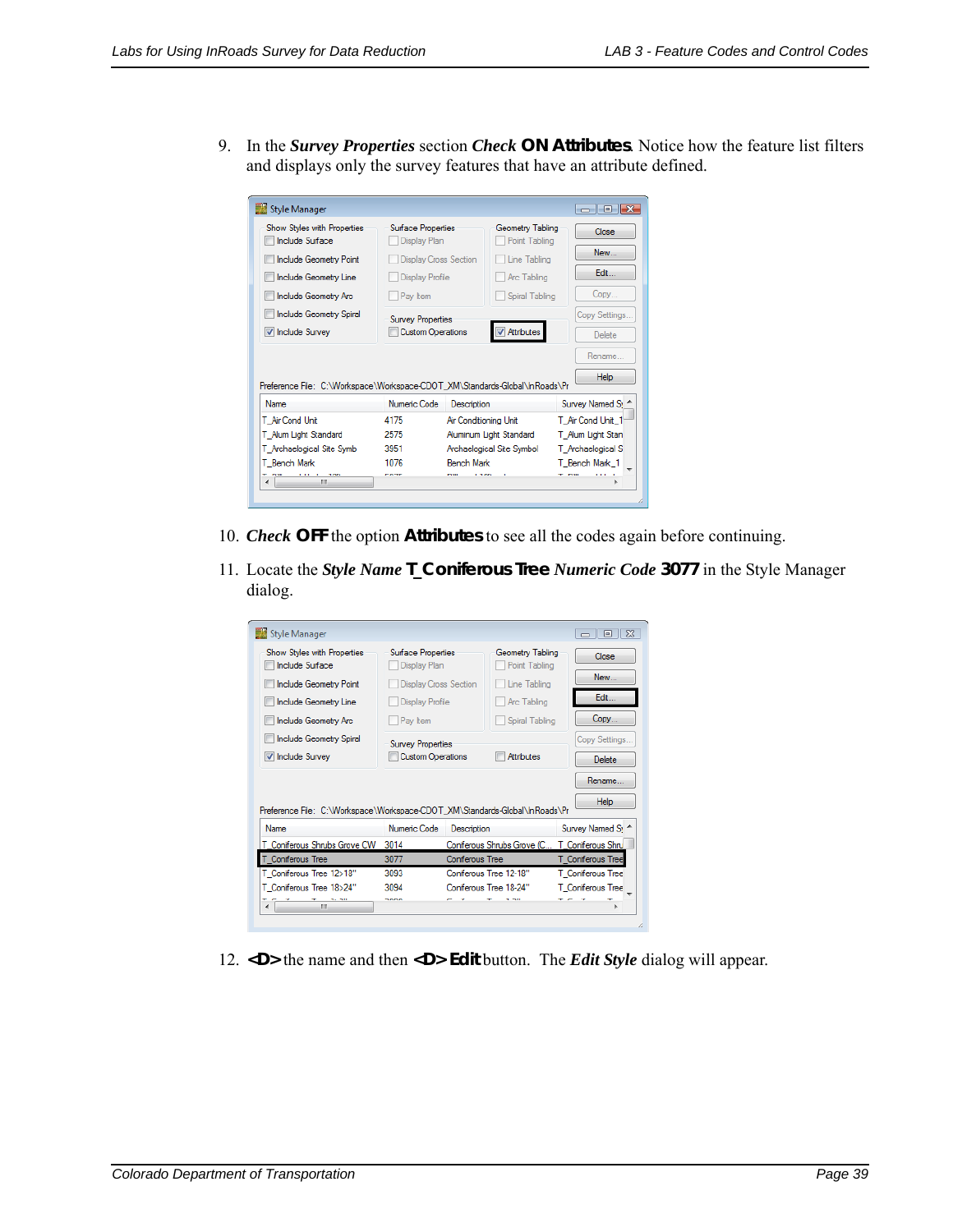|                                                                                                                                                                                                                               | Feature Type:<br>Random<br>$\overline{\mathbf{v}}$                                                                            |  |
|-------------------------------------------------------------------------------------------------------------------------------------------------------------------------------------------------------------------------------|-------------------------------------------------------------------------------------------------------------------------------|--|
| T_Coniferous Tree<br>$\geq$<br>$\,<$<br>Edit Style<br>General<br>Symbology<br>Surface Feature<br>Geometry Feature<br>Survey Feature<br>$\Rightarrow$ Settings<br>Symbology<br>Codes<br>Attributes<br><b>Custom Operations</b> | Exclude from Triangulation<br>m<br>Options<br>Draw Line to Previous Same Code<br>Draw Connecting Line<br>Scale Cell to Ground |  |

13. **<D>** the **Survey Feature** leaf additional sub categories will appear.

- 14. **<D>** the sub categories under *Survey Feature* and review the setings. DO NOT make any changes.
- 15. When finished **<D>** the **Close** button do not apply or save any changes.
- 16. **<D>** the **Close** button in the *Style Manager* dialog. Do not save any changes.